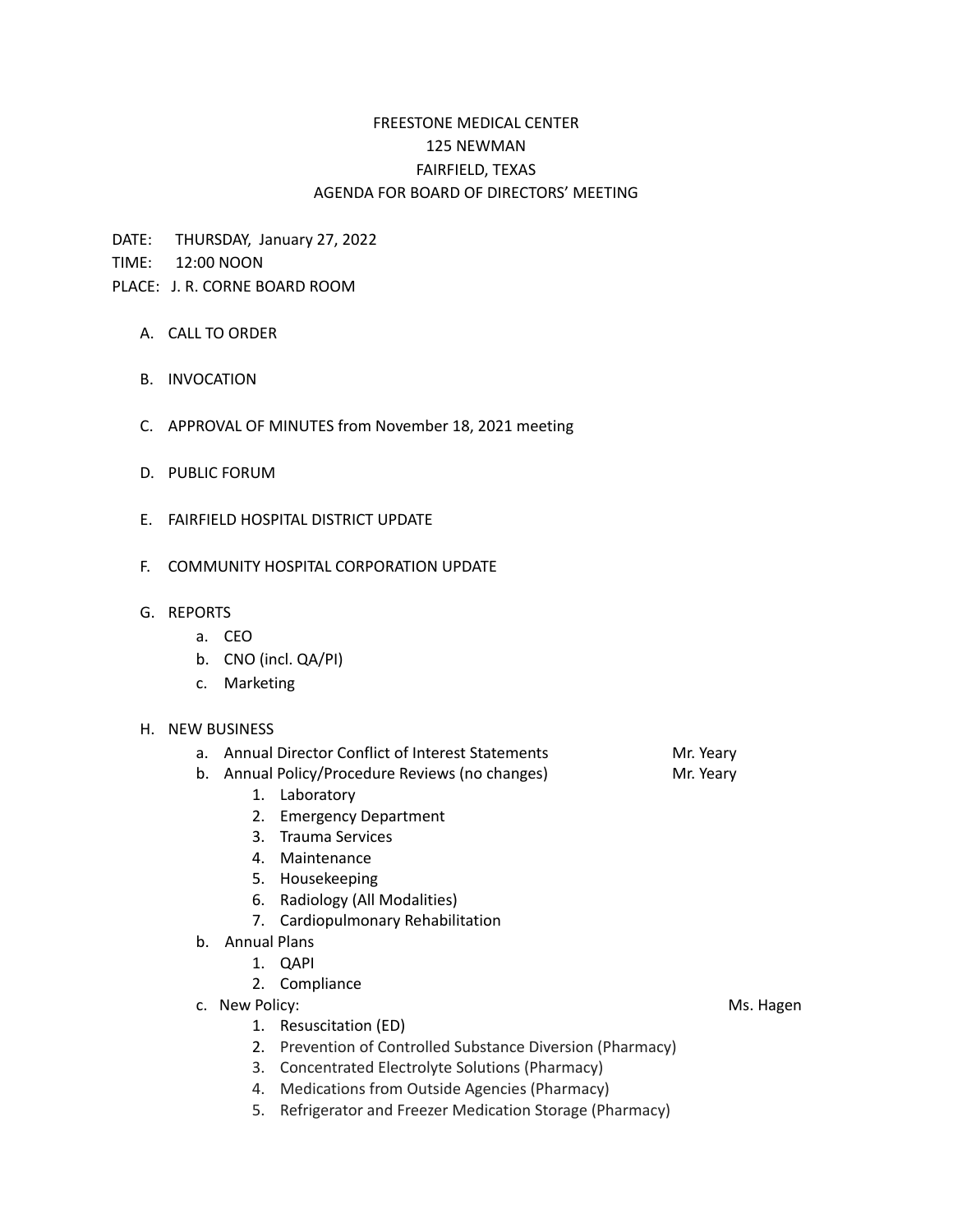- 6. Look-Alike Sound-Alike Medication Management (Pharmacy)
- 7. Hazardous Medication Handling (Pharmacy)
- d. FY 2022 Business Plan Update Mr. Yeary
- e. Appointment of 2022 Antibiotic Stewardship Members Ms. Hagen
- f. Appointment of 2022 Infection Control Officer Ms. Hagen
- I. FINANCIAL REPORT
- J. MEDICAL STAFF REPORT
	- 1. Initial
		- a. Wayne J. Hogard, CRNA (YPS) from December Medical Staff
		- b. Nanci Mercer, MD (vRad)
		- c. Michael Corpus, MD (ESS)
	- 2. Re-appointment
		- a. John Bawduniak, MD
		- b. Israel Haile, MD (ESS)
		- c. Mercy Fultang, DO (ESS)
		- d. Delphia Clarke, MD (vRad)
		- e. Christopher Rickman, MD (vRad)
		- f. Amir Fallahian, MD (vRad)
		- g. Thomas Gleason, DO (vRad)
		- h. Robert Ruef, MD (vRad)
		- i. Gregory Klisch, MD (vRad)
		- j. Mark Geist, MD (vRad)
		- k. Marc Jacobson, MD (vRad)
		- l. Elizabeth Tieman, MD (vRad)
	- 3. Terminations (Voluntary)
		- a. Dr Sanjay Jain (CTRA) from December Medical Staff
		- b. Dr. Eric Lizerbram from December Medical Staff
		- c. Dr. Kevin Kearney from December Medical Staff
		- d. Ann Marciel, MD (vRad)

## K. EXECUTIVE SESSION

- L. ADJOURNMENT
- M. NEXT MEETING February 16, 2021

I certify the above notice of the meeting was posted on the window of the Freestone Medical Center, 125 Newman Street, Fairfield, TX, and with the Freestone County Clerk's office on the 20th day of January, 2022 at 2:30 pm. I further certify that the following News Media was properly notified of this meeting as stated above.

Fairfield Recorder and the Freestone County Times